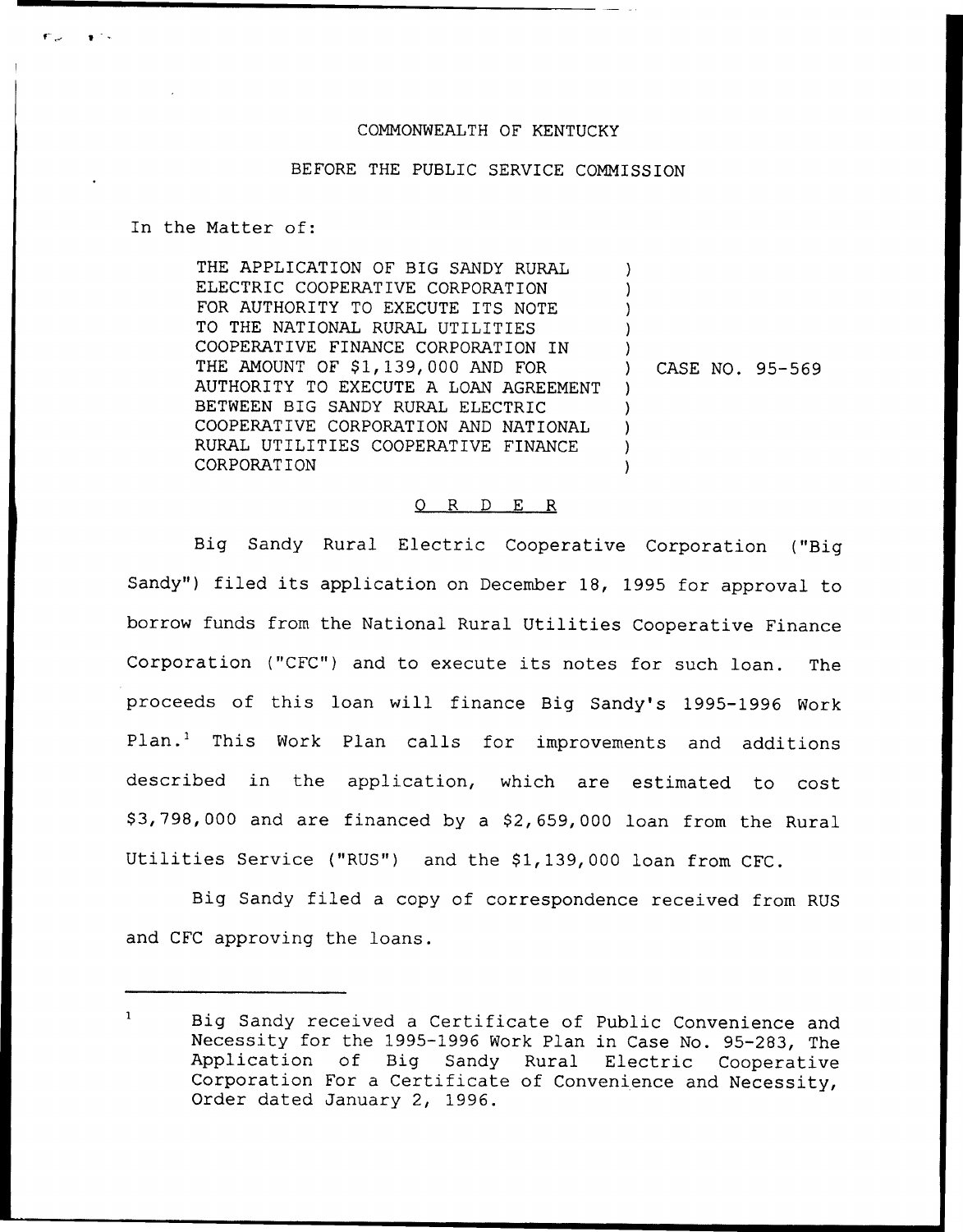The Commission, after consideration of the evidence of record and being advised, finds that:

1. The proposed loan from CFC is for lawful objects within the corporate purposes of Big Sandy, is necessary and appropriate for and consistent with the proper performance by the utility of its service to the public and will not impair its ability to perform that service, and is reasonably necessary and appropriate for such purposes.

2. Big Sandy is capable of executing its notes as security for the loan as stated herein.

3. Big Sandy should select the interest rate program which will result in the net lowest cost of money to it over the term of the financing.

4. Within 10 days of its selection of the interest rate program, Big Sandy should notify the Commission in writing of the interest rate program selected and of the reasons for its selection.

5. The proceeds from the proposed loans should be used only for the lawful purposes set out in Big Sandy's application.

6. Big Sandy should include in its monthly financial report to the Commission the current interest rate on its outstanding variable rate loans.

7. As the issuance of securities or evidences of indebtedness subject to the control of a federal governmental

 $-2-$